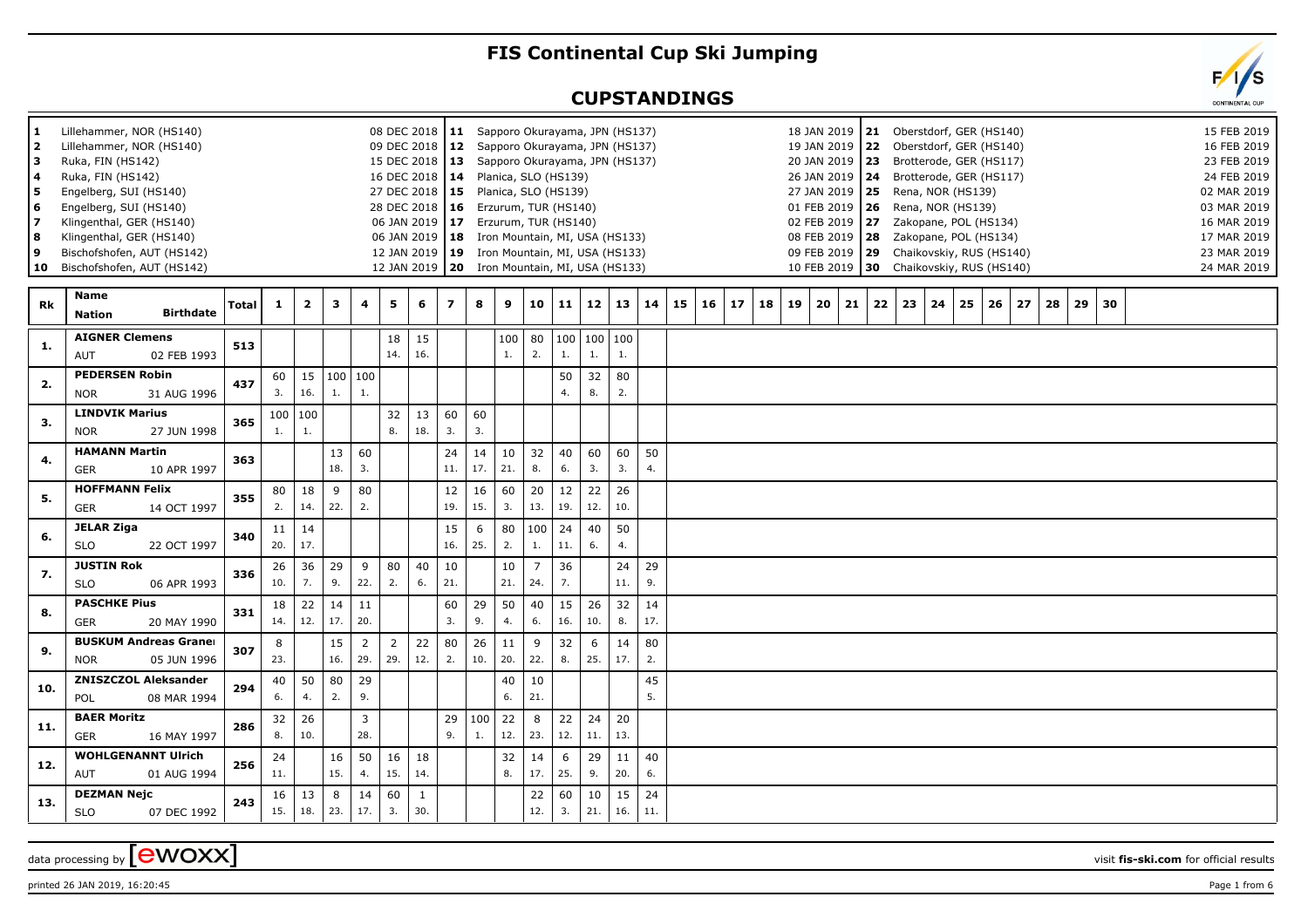| Rk  | Name<br><b>Birthdate</b><br><b>Nation</b>         | Total | $\mathbf{1}$                | $\mathbf{2}$          | $\mathbf{3}$            | 4            | 5         | 6         | $\overline{ }$ | 8                   | 9              | 10                    | 11             | 12                    | 13                             | 14        | 15 | $\vert$ 16 | 17 | 18 | 19 | 20 | 21 | 22 | 23 | 24 | 25 | 26 | 27 | 28 | 29 | 30 |  |  |
|-----|---------------------------------------------------|-------|-----------------------------|-----------------------|-------------------------|--------------|-----------|-----------|----------------|---------------------|----------------|-----------------------|----------------|-----------------------|--------------------------------|-----------|----|------------|----|----|----|----|----|----|----|----|----|----|----|----|----|----|--|--|
|     | <b>SCHIFFNER Markus</b>                           |       | 22   60                     |                       |                         |              | 100       | 60        |                |                     |                |                       |                |                       |                                |           |    |            |    |    |    |    |    |    |    |    |    |    |    |    |    |    |  |  |
| 14. | 05 JUN 1992<br>AUT                                | 242   | 12.                         | 3.                    |                         |              | 1.        | 3.        |                |                     |                |                       |                |                       |                                |           |    |            |    |    |    |    |    |    |    |    |    |    |    |    |    |    |  |  |
|     | <b>HOFER Thomas</b>                               |       | 45                          | 29                    |                         |              | 22        | 11        |                |                     | 15             | 15                    | 45             | 5                     | 16                             | 16        |    |            |    |    |    |    |    |    |    |    |    |    |    |    |    |    |  |  |
| 15. | 28 JAN 1996<br>AUT                                | 219   | 5.                          | 9.                    |                         |              | 12.       | 20.       |                |                     | 16.            | 16.                   | 5.             | 26.                   | 15.                            | 15.       |    |            |    |    |    |    |    |    |    |    |    |    |    |    |    |    |  |  |
| 16. | <b>WANK Andreas</b>                               | 218   | 20                          | 26                    |                         | 5            | 5         |           | 10             | $\overline{2}$      | $\overline{7}$ | 12                    | 80             | 14                    | 22                             | 15        |    |            |    |    |    |    |    |    |    |    |    |    |    |    |    |    |  |  |
|     | GER<br>18 FEB 1988                                |       | 13.                         | 10.                   |                         | 26.          | 26.       |           | 21.            | 29.                 | 24.            | 19.                   | 2.             | 17.                   | 12.                            | 16.       |    |            |    |    |    |    |    |    |    |    |    |    |    |    |    |    |  |  |
| 17. | <b>FREUND Severin</b>                             | 211   |                             |                       |                         |              |           |           | 36             | 15                  | 24             | 60                    | 20             | 11                    | 45                             |           |    |            |    |    |    |    |    |    |    |    |    |    |    |    |    |    |  |  |
|     | <b>GER</b><br>11 MAY 1988<br><b>PAVLOVCIC Bor</b> |       |                             |                       |                         |              |           |           | 7.             | 16.                 | 11.            | 3.                    | 13.            | 20.                   | 5.                             |           |    |            |    |    |    |    |    |    |    |    |    |    |    |    |    |    |  |  |
| 18. | 27 JUN 1998<br><b>SLO</b>                         | 198   |                             |                       |                         |              |           |           |                |                     | 26<br>10.      | 36<br>7.              | 26<br>10.      | $\overline{7}$<br>24. | $\overline{\mathbf{3}}$<br>28. | 100<br>1. |    |            |    |    |    |    |    |    |    |    |    |    |    |    |    |    |  |  |
| 19. | <b>TOCHIMOTO Shohei</b>                           | 189   |                             | 12                    | $\overline{\mathbf{3}}$ | 32           | 15        | 50        | 45             | 32                  |                |                       |                |                       |                                |           |    |            |    |    |    |    |    |    |    |    |    |    |    |    |    |    |  |  |
|     | 21 DEC 1989<br>JPN                                |       |                             | 19.                   | 28.                     | 8.           | 16.       | 4.        | 5.             | 8.                  |                |                       |                |                       |                                |           |    |            |    |    |    |    |    |    |    |    |    |    |    |    |    |    |  |  |
| 20. | <b>AIGRO Artti</b>                                | 149   | 3                           |                       | 45                      | 36           |           |           |                | 36                  |                | 29                    |                |                       |                                |           |    |            |    |    |    |    |    |    |    |    |    |    |    |    |    |    |  |  |
|     | 29 AUG 1999<br>EST                                |       | 28.                         |                       | 5.                      | 7.           |           |           |                | 7.                  |                | 9.                    |                |                       |                                |           |    |            |    |    |    |    |    |    |    |    |    |    |    |    |    |    |  |  |
| 21. | <b>WASEK Pawel</b>                                | 146   | 9<br>22.                    | 9<br>22.              | 24<br>11.               | 40<br>6.     | 10<br>21. |           |                | 20<br>13.           | 16<br>15.      | 18<br>14.             |                |                       |                                |           |    |            |    |    |    |    |    |    |    |    |    |    |    |    |    |    |  |  |
|     | 02 JUN 1999<br>POL<br><b>ITO Kenshiro</b>         |       |                             |                       |                         |              |           |           |                |                     |                |                       |                |                       |                                |           |    |            |    |    |    |    |    |    |    |    |    |    |    |    |    |    |  |  |
| 22. | JPN<br>08 JAN 1990                                | 145   | $\mathbf{1}$<br>30.         | $\overline{3}$<br>28. |                         | 10<br>21.    | 50<br>4.  | 14<br>17. |                | $11 \mid 13$<br>20. | 18.            |                       | 13 <br>18.     | 12<br>19.             | 18<br>14.                      |           |    |            |    |    |    |    |    |    |    |    |    |    |    |    |    |    |  |  |
|     | <b>IWASA Yuken</b>                                |       |                             | 10                    | 36                      |              | 20        | 26        | 8              |                     |                |                       | $\overline{7}$ | 36                    |                                |           |    |            |    |    |    |    |    |    |    |    |    |    |    |    |    |    |  |  |
| 23. | 02 JUL 1999<br>JPN                                | 143   |                             | 21.                   | 7.                      |              | 13.       | 10.       | 23.            |                     |                |                       | 24.            | 7.                    |                                |           |    |            |    |    |    |    |    |    |    |    |    |    |    |    |    |    |  |  |
| 24. | <b>LEITNER Clemens</b>                            | 136   |                             |                       |                         |              |           |           |                |                     | 45             | 26                    | 16             | 13                    | 36                             |           |    |            |    |    |    |    |    |    |    |    |    |    |    |    |    |    |  |  |
|     | 07 NOV 1998<br>AUT                                |       |                             |                       |                         |              |           |           |                |                     | 5.             | 10.                   | 15.            | 18.                   | 7.                             |           |    |            |    |    |    |    |    |    |    |    |    |    |    |    |    |    |  |  |
| 25. | <b>HVALA Jaka</b>                                 | 135   | $13 \mid 20$                |                       | 40                      | $15 \mid 11$ |           | 10        |                |                     |                |                       |                |                       |                                | 26        |    |            |    |    |    |    |    |    |    |    |    |    |    |    |    |    |  |  |
|     | 15 JUL 1993<br><b>SLO</b>                         |       | 18.                         | $\vert$ 13.           | 6.                      | 16.          | 20.       | 21.       |                |                     |                |                       |                |                       |                                | 10.       |    |            |    |    |    |    |    |    |    |    |    |    |    |    |    |    |  |  |
| 25. | <b>SCHMID Constantin</b><br>27 NOV 1999<br>GER    | 135   | 50<br>4.                    | 80<br>2.              | 5<br>26.                |              |           |           |                |                     |                |                       |                |                       |                                |           |    |            |    |    |    |    |    |    |    |    |    |    |    |    |    |    |  |  |
|     | <b>VANCURA Tomas</b>                              |       |                             |                       |                         |              |           | 8         |                | $\overline{4}$      | $\mathbf{1}$   |                       |                | 80                    | 9                              | 32        |    |            |    |    |    |    |    |    |    |    |    |    |    |    |    |    |  |  |
| 27. | CZE<br>10 SEP 1996                                | 134   |                             |                       |                         |              |           | 23.       |                | 27.                 | 30.            |                       |                | 2.                    | 22.                            | 8.        |    |            |    |    |    |    |    |    |    |    |    |    |    |    |    |    |  |  |
| 28. | <b>LANISEK Anze</b>                               | 125   |                             |                       |                         |              | 45        | 80        |                |                     |                |                       |                |                       |                                |           |    |            |    |    |    |    |    |    |    |    |    |    |    |    |    |    |  |  |
|     | 20 APR 1996<br>SLO                                |       |                             |                       |                         |              | 5.        | 2.        |                |                     |                |                       |                |                       |                                |           |    |            |    |    |    |    |    |    |    |    |    |    |    |    |    |    |  |  |
| 29. | <b>LEAROYD Jonathan</b><br>03 NOV 2000<br>FRA     | 122   |                             | $\overline{7}$<br>24. |                         |              |           | 7<br>24.  | 22<br>12.      |                     | 36<br>7.       | 50<br>4.              |                |                       |                                |           |    |            |    |    |    |    |    |    |    |    |    |    |    |    |    |    |  |  |
|     | <b>POGRAJC Andraz</b>                             |       |                             |                       |                         |              |           |           |                |                     | 14             |                       | 18             | 45                    | $\overline{7}$                 | 36        |    |            |    |    |    |    |    |    |    |    |    |    |    |    |    |    |  |  |
| 30. | <b>SLO</b><br>26 SEP 1991                         | 120   |                             |                       |                         |              |           |           |                |                     | 17.            |                       | 14.            | 5.                    | 24.                            | 7.        |    |            |    |    |    |    |    |    |    |    |    |    |    |    |    |    |  |  |
| 31. | <b>MOGEL Zak</b>                                  | 112   |                             |                       |                         |              |           | 32        |                | 80                  |                |                       |                |                       |                                |           |    |            |    |    |    |    |    |    |    |    |    |    |    |    |    |    |  |  |
|     | <b>SLO</b><br>02 MAR 2001                         |       |                             |                       |                         |              |           | 8.        |                | 2.                  |                |                       |                |                       |                                |           |    |            |    |    |    |    |    |    |    |    |    |    |    |    |    |    |  |  |
| 32. | <b>SAKALA Filip</b><br>CZE<br>21 MAY 1996         | 108   | $\overline{2}$<br>$29.$ 25. | 6                     | $\overline{4}$<br>27.   | 12<br>19.    | 8<br>23.  |           | 20<br>13.      | 45<br>5.            |                | $\overline{2}$<br>29. |                |                       |                                | 9<br>22.  |    |            |    |    |    |    |    |    |    |    |    |    |    |    |    |    |  |  |

data processing by **CWOXX** visit **fis-ski.com** for official results

printed 26 JAN 2019, 16:20:45 **Page 2** from 6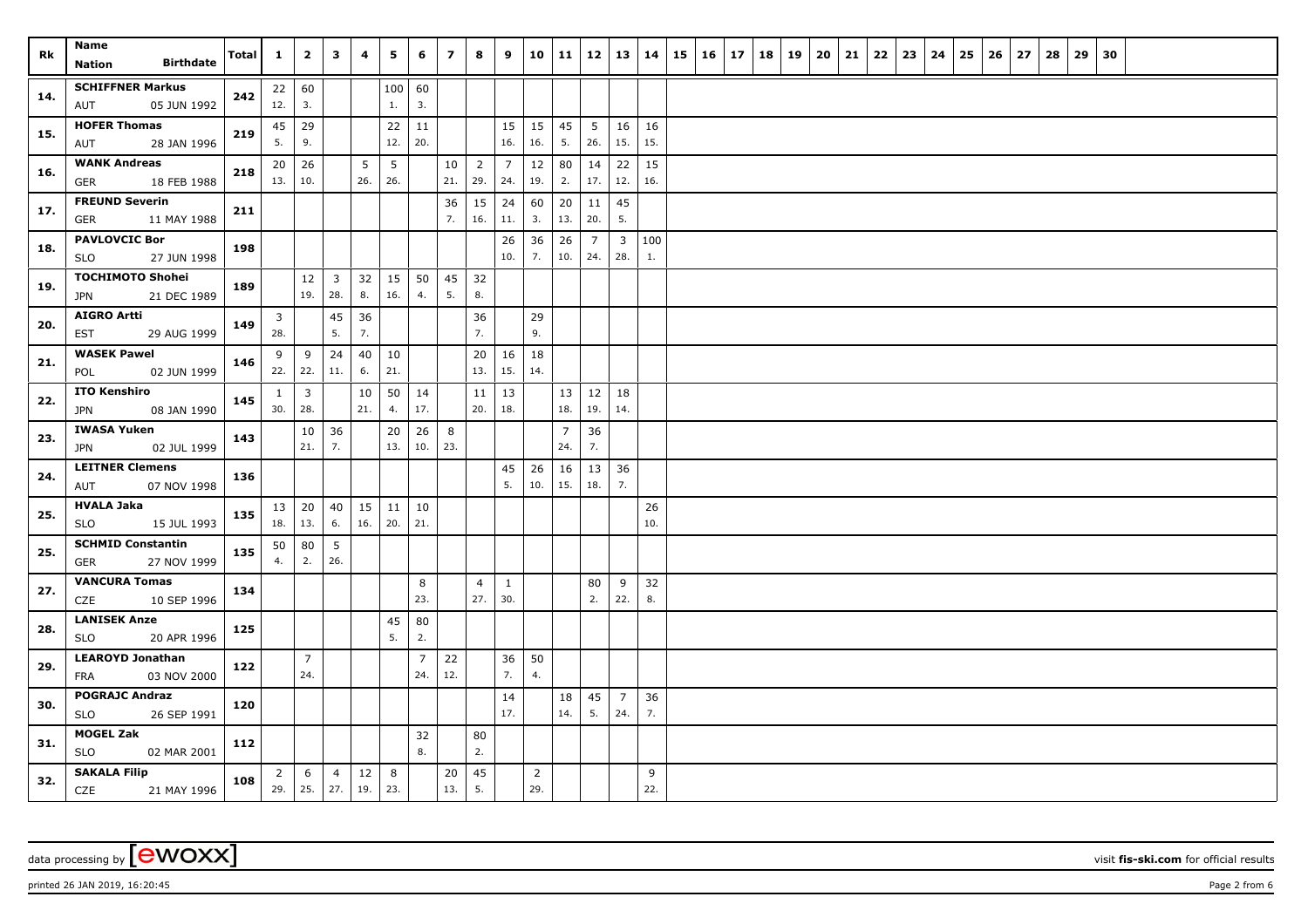| Rk  | Name                                                      | Total | $\mathbf{1}$          | $\overline{2}$ | $\overline{\mathbf{3}}$ | 4         | 5                 | 6                     | $\overline{\mathbf{z}}$ | 8                   | 9                     | 10                    | 11        | <b>12</b> | 13             | 14                    | 15 | 16 | 17 | 18 | 19 | 20 | 21 | 22 | 23 | 24 | 25 | 26 | 27 | 28 | 29 30 |  |  |  |
|-----|-----------------------------------------------------------|-------|-----------------------|----------------|-------------------------|-----------|-------------------|-----------------------|-------------------------|---------------------|-----------------------|-----------------------|-----------|-----------|----------------|-----------------------|----|----|----|----|----|----|----|----|----|----|----|----|----|----|-------|--|--|--|
|     | <b>Birthdate</b><br><b>Nation</b>                         |       |                       |                |                         |           |                   |                       |                         |                     |                       |                       |           |           |                |                       |    |    |    |    |    |    |    |    |    |    |    |    |    |    |       |  |  |  |
| 33. | <b>SCHULER Andreas</b>                                    | 101   |                       |                |                         |           | 36                | 29                    |                         |                     | 20                    | 16                    |           |           |                |                       |    |    |    |    |    |    |    |    |    |    |    |    |    |    |       |  |  |  |
|     | 30 DEC 1995<br>SUI                                        |       |                       |                |                         |           | 7.                | 9.                    |                         |                     | 13.                   | 15.                   |           |           |                |                       |    |    |    |    |    |    |    |    |    |    |    |    |    |    |       |  |  |  |
| 34. | <b>BARTOL Tilen</b>                                       | 100   |                       |                |                         |           |                   |                       | 100                     |                     |                       |                       |           |           |                |                       |    |    |    |    |    |    |    |    |    |    |    |    |    |    |       |  |  |  |
|     | 17 APR 1997<br><b>SLO</b>                                 |       |                       |                |                         |           |                   |                       | 1.                      |                     |                       |                       |           |           |                |                       |    |    |    |    |    |    |    |    |    |    |    |    |    |    |       |  |  |  |
| 34. | <b>ASCHENWALD Philipp</b>                                 | 100   |                       |                |                         |           |                   | 100                   |                         |                     |                       |                       |           |           |                |                       |    |    |    |    |    |    |    |    |    |    |    |    |    |    |       |  |  |  |
|     | 12 NOV 1995<br>AUT                                        |       |                       |                |                         |           |                   | $1.$                  |                         |                     |                       |                       |           |           |                |                       |    |    |    |    |    |    |    |    |    |    |    |    |    |    |       |  |  |  |
| 34. | <b>BJOERENG Joacim Oeder</b><br>14 DEC 1995<br><b>NOR</b> | 100   | $\overline{7}$<br>24. |                | 18<br>14.               |           | 29<br>9.          | 6<br>25.              | 11<br>20.               | $\mathbf{1}$<br>30. | $\overline{4}$<br>27. |                       | 11<br>20. |           | 6<br>25.       | $\overline{7}$<br>24. |    |    |    |    |    |    |    |    |    |    |    |    |    |    |       |  |  |  |
|     | <b>TEPES Jurij</b>                                        |       |                       |                |                         | 8         |                   |                       |                         |                     | 12                    | 13                    |           |           |                | 60                    |    |    |    |    |    |    |    |    |    |    |    |    |    |    |       |  |  |  |
| 37. | 14 FEB 1989<br><b>SLO</b>                                 | 93    |                       |                |                         | 23.       |                   |                       |                         |                     | 19.                   | 18.                   |           |           |                | 3.                    |    |    |    |    |    |    |    |    |    |    |    |    |    |    |       |  |  |  |
|     | <b>KRANJEC Robert</b>                                     |       |                       | 16             | 60                      | 16        |                   |                       |                         |                     |                       |                       |           |           |                |                       |    |    |    |    |    |    |    |    |    |    |    |    |    |    |       |  |  |  |
| 38. | <b>SLO</b><br>16 JUL 1981                                 | 92    |                       | 15.            | 3.                      | 15.       |                   |                       |                         |                     |                       |                       |           |           |                |                       |    |    |    |    |    |    |    |    |    |    |    |    |    |    |       |  |  |  |
|     | <b>TAKEUCHI Taku</b>                                      |       |                       | $\overline{2}$ |                         |           |                   |                       |                         |                     |                       |                       | 29        | 50        | 8              |                       |    |    |    |    |    |    |    |    |    |    |    |    |    |    |       |  |  |  |
| 39. | 20 MAY 1987<br><b>JPN</b>                                 | 89    |                       | 29.            |                         |           |                   |                       |                         |                     |                       |                       | 9.        | 4.        | 23.            |                       |    |    |    |    |    |    |    |    |    |    |    |    |    |    |       |  |  |  |
| 40. | <b>MARKENG Thomas Aaser</b>                               | 88    | $\overline{4}$        | $\overline{4}$ | $26\,$                  | 24        | $\overline{7}$    | 9                     | $\overline{4}$          | 10                  |                       |                       |           |           |                |                       |    |    |    |    |    |    |    |    |    |    |    |    |    |    |       |  |  |  |
|     | <b>NOR</b><br>18 JUN 2000                                 |       | 27.                   | 27.            | 10.                     | 11.       | 24.               | 22.                   | 27.                     | 21.                 |                       |                       |           |           |                |                       |    |    |    |    |    |    |    |    |    |    |    |    |    |    |       |  |  |  |
| 41. | <b>ROTH Luca</b>                                          | 86    |                       |                |                         |           |                   | 20                    | 26                      | 40                  |                       |                       |           |           |                |                       |    |    |    |    |    |    |    |    |    |    |    |    |    |    |       |  |  |  |
|     | <b>GER</b><br>14 APR 2000                                 |       |                       |                |                         |           |                   | 13.                   | 10.                     | 6.                  |                       |                       |           |           |                |                       |    |    |    |    |    |    |    |    |    |    |    |    |    |    |       |  |  |  |
| 42. | <b>AUNE Joakim</b>                                        | 83    |                       |                |                         |           |                   |                       |                         |                     | 18                    |                       | 14        | 20        | 13             | 18                    |    |    |    |    |    |    |    |    |    |    |    |    |    |    |       |  |  |  |
|     | <b>NOR</b><br>10 AUG 1993                                 |       |                       |                |                         |           |                   |                       |                         |                     | 14.                   |                       | 17.       | 13.       | 18.            | 14.                   |    |    |    |    |    |    |    |    |    |    |    |    |    |    |       |  |  |  |
| 43. | <b>MAERKL Kilian</b><br><b>GER</b><br>10 APR 2000         | 82    |                       |                |                         |           |                   |                       | 32<br>8.                | 50<br>4.            |                       |                       |           |           |                |                       |    |    |    |    |    |    |    |    |    |    |    |    |    |    |       |  |  |  |
|     | <b>HAUSWIRTH Sandro</b>                                   |       |                       |                |                         |           | 24                | $5\overline{5}$       | 40                      | 13                  |                       |                       |           |           |                |                       |    |    |    |    |    |    |    |    |    |    |    |    |    |    |       |  |  |  |
| 43. | 29 AUG 2000<br>SUI                                        | 82    |                       |                |                         |           | 11.               | 26.                   | 6.                      | 18.                 |                       |                       |           |           |                |                       |    |    |    |    |    |    |    |    |    |    |    |    |    |    |       |  |  |  |
|     | <b>SCHLIERENZAUER Grego</b>                               |       |                       |                |                         |           |                   |                       |                         |                     | 29                    | 50                    |           |           |                |                       |    |    |    |    |    |    |    |    |    |    |    |    |    |    |       |  |  |  |
| 45. | 07 JAN 1990<br>AUT                                        | 79    |                       |                |                         |           |                   |                       |                         |                     | 9.                    | 4.                    |           |           |                |                       |    |    |    |    |    |    |    |    |    |    |    |    |    |    |       |  |  |  |
|     | <b>STEKALA Andrzej</b>                                    |       |                       |                | 50                      | 6         |                   | $\overline{2}$        |                         |                     | 6                     | $\overline{4}$        |           |           |                | 10                    |    |    |    |    |    |    |    |    |    |    |    |    |    |    |       |  |  |  |
| 46. | POL<br>30 JUN 1995                                        | 78    |                       |                | 4.                      | 25.       |                   | 29.                   |                         |                     | 25.                   | 27.                   |           |           |                | 21.                   |    |    |    |    |    |    |    |    |    |    |    |    |    |    |       |  |  |  |
| 47. | <b>NOUSIAINEN Eetu</b>                                    | 75    | 14                    | 32             | $\overline{7}$          | 22        |                   |                       |                         |                     |                       |                       |           |           |                |                       |    |    |    |    |    |    |    |    |    |    |    |    |    |    |       |  |  |  |
|     | 29 APR 1997<br>FIN                                        |       | 17.                   | 8.             | 24.                     | 12.       |                   |                       |                         |                     |                       |                       |           |           |                |                       |    |    |    |    |    |    |    |    |    |    |    |    |    |    |       |  |  |  |
| 47. | <b>STEINER Maximilian</b>                                 | 75    |                       |                |                         |           |                   |                       | $\overline{2}$          | 18                  | 5                     | 24                    | 8         | 15        | $\overline{2}$ | $\mathbf{1}$          |    |    |    |    |    |    |    |    |    |    |    |    |    |    |       |  |  |  |
|     | 04 MAY 1996<br>AUT                                        |       |                       |                |                         |           |                   |                       | 29.                     | 14.                 | 26.                   | $11. \,$              | 23.       | 16.       | 29.            | 30.                   |    |    |    |    |    |    |    |    |    |    |    |    |    |    |       |  |  |  |
| 49. | <b>RINGEN Sondre</b>                                      | 73    | 29<br>9.              |                | 12<br>19.               | 18<br>14. | $\vert$ 14<br>17. |                       |                         |                     |                       |                       |           |           |                |                       |    |    |    |    |    |    |    |    |    |    |    |    |    |    |       |  |  |  |
|     | <b>NOR</b><br>09 OCT 1996<br><b>MURANKA Klemens</b>       |       |                       |                |                         |           |                   |                       |                         |                     |                       |                       |           |           |                |                       |    |    |    |    |    |    |    |    |    |    |    |    |    |    |       |  |  |  |
| 50. | POL<br>31 AUG 1994                                        | 71    | 15<br>16.             |                | $\mathbf{1}$<br>30.     | 26<br>10. | 9<br>22.          | $\overline{4}$<br>27. | $13\,$<br>18.           |                     |                       | $\overline{3}$<br>28. |           |           |                |                       |    |    |    |    |    |    |    |    |    |    |    |    |    |    |       |  |  |  |
|     | <b>BOYD-CLOWES Mackenzi</b>                               |       | 10                    | 40             |                         |           |                   |                       |                         |                     |                       |                       |           |           |                | 20                    |    |    |    |    |    |    |    |    |    |    |    |    |    |    |       |  |  |  |
| 51. | CAN<br>13 JUL 1991                                        | 70    | 21.                   | 6.             |                         |           |                   |                       |                         |                     |                       |                       |           |           |                | 13.                   |    |    |    |    |    |    |    |    |    |    |    |    |    |    |       |  |  |  |

data processing by **CWOXX** visit **fis-ski.com** for official results

printed 26 JAN 2019, 16:20:45 **Page 3** from 6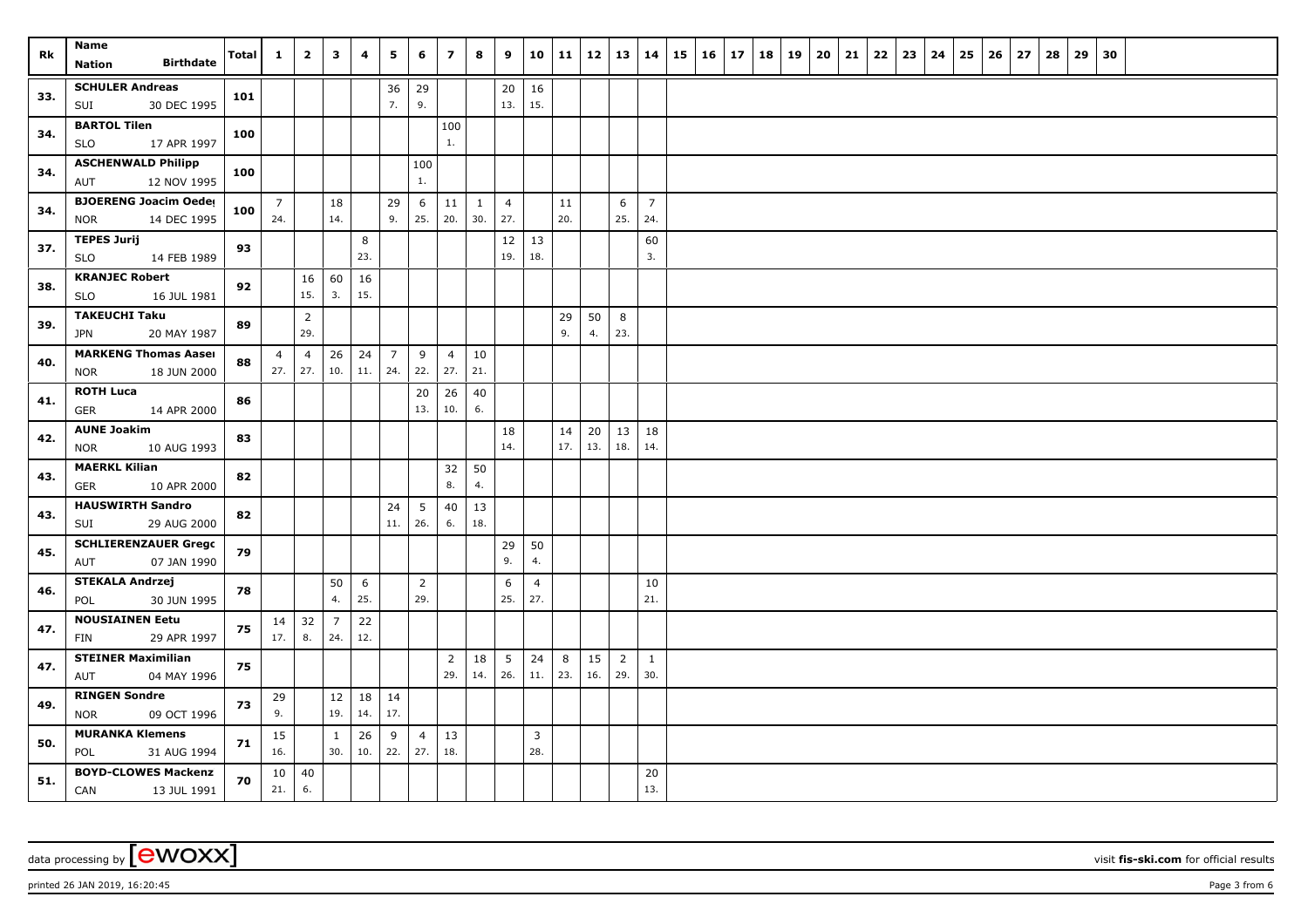| Rk  | Name<br><b>Birthdate</b><br>Nation                       | Total | $\mathbf{1}$ | $\overline{2}$                 | $\mathbf{3}$ | 4                     | 5         | 6                     | $\overline{7}$         | 8                     | 9                              | 10                     | 11                  |           | 12   13   14          |           | $15 \mid 16 \mid 17$ | 18 | 19 | 20 | 21 | $22 \mid 23$ | 24 | 25 | 26 | 27 | 28 | 29 | 30 |  |  |
|-----|----------------------------------------------------------|-------|--------------|--------------------------------|--------------|-----------------------|-----------|-----------------------|------------------------|-----------------------|--------------------------------|------------------------|---------------------|-----------|-----------------------|-----------|----------------------|----|----|----|----|--------------|----|----|----|----|----|----|----|--|--|
| 52. | <b>LISSO Justin</b><br><b>GER</b><br>12 DEC 1999         | 68    | 36<br>7.     |                                | 32<br>8.     |                       |           |                       |                        |                       |                                |                        |                     |           |                       |           |                      |    |    |    |    |              |    |    |    |    |    |    |    |  |  |
| 53. | <b>ALAMOMMO Andreas</b><br>23 DEC 1998<br>FIN            | 63    |              |                                |              |                       | 13<br>18. | 50<br>4.              |                        |                       |                                |                        |                     |           |                       |           |                      |    |    |    |    |              |    |    |    |    |    |    |    |  |  |
| 54. | <b>ALTENBURGER Florian</b><br>02 NOV 1993<br>AUT         | 56    |              |                                | 22<br>12.    |                       |           |                       | 16<br>15.              | 9 <sup>1</sup><br>22. | $\overline{\mathbf{3}}$<br>28. | $5\overline{)}$<br>26. | $\mathbf{1}$<br>30. |           |                       |           |                      |    |    |    |    |              |    |    |    |    |    |    |    |  |  |
| 54. | <b>KOZISEK Cestmir</b><br>CZE<br>09 NOV 1991             | 56    | 6<br>25.     |                                |              |                       | 26<br>10. | 24<br>11.             |                        |                       |                                |                        |                     |           |                       |           |                      |    |    |    |    |              |    |    |    |    |    |    |    |  |  |
| 54. | <b>SATO Keiichi</b><br>27 JUL 1997<br><b>JPN</b>         | 56    |              |                                |              |                       |           |                       |                        |                       |                                |                        |                     | 16<br>15. | 40<br>6.              |           |                      |    |    |    |    |              |    |    |    |    |    |    |    |  |  |
| 57. | <b>SEMENIC Anze</b><br>SLO<br>01 AUG 1993                | 51    |              |                                | 6<br>25.     | 45<br>5.              |           |                       |                        |                       |                                |                        |                     |           |                       |           |                      |    |    |    |    |              |    |    |    |    |    |    |    |  |  |
| 58. | <b>FETTNER Manuel</b><br>17 JUN 1985<br>AUT              | 49    |              |                                |              |                       | 13<br>18. | 36<br>7.              |                        |                       |                                |                        |                     |           |                       |           |                      |    |    |    |    |              |    |    |    |    |    |    |    |  |  |
| 59. | <b>KOFLER Andreas</b><br>AUT<br>17 MAY 1984              | 47    |              | $12 \mid 11 \mid$<br>$19.$ 20. | 11<br>20.    | 13<br>18.             |           |                       |                        |                       |                                |                        |                     |           |                       |           |                      |    |    |    |    |              |    |    |    |    |    |    |    |  |  |
| 60. | <b>PETER Dominik</b><br>30 MAY 2001<br>SUI               | 46    |              |                                |              |                       | 6<br>25.  |                       | 18<br>14.              | 22<br>12.             |                                |                        |                     |           |                       |           |                      |    |    |    |    |              |    |    |    |    |    |    |    |  |  |
| 61. | <b>RAIMUND Philipp</b><br>23 JUN 2000<br><b>GER</b>      | 45    |              |                                |              |                       |           | 16<br>15.             | $5\overline{)}$<br>26. | 24<br>11.             |                                |                        |                     |           |                       |           |                      |    |    |    |    |              |    |    |    |    |    |    |    |  |  |
| 61. | <b>DESCHWANDEN Gregor</b><br>SUI<br>27 FEB 1991          | 45    |              |                                |              |                       |           | $\overline{3}$<br>28. | 14<br>17.              | $\overline{7}$<br>24. | $10\,$<br>21.                  | 6<br>25.               |                     |           |                       | 5<br>26.  |                      |    |    |    |    |              |    |    |    |    |    |    |    |  |  |
| 61. | <b>BICKNER Kevin</b><br>USA<br>23 SEP 1996               | 45    |              | 45<br>5.                       |              |                       |           |                       |                        |                       |                                |                        |                     |           |                       |           |                      |    |    |    |    |              |    |    |    |    |    |    |    |  |  |
| 64. | <b>AMMANN Simon</b><br>25 JUN 1981<br>SUI                | 40    |              |                                |              |                       | 40<br>6.  |                       |                        |                       |                                |                        |                     |           |                       |           |                      |    |    |    |    |              |    |    |    |    |    |    |    |  |  |
| 65. | <b>HARADA Yumu</b><br>15 SEP 1990<br><b>JPN</b>          | 37    |              |                                |              |                       |           |                       |                        |                       |                                |                        |                     | 8<br>23.  | 29<br>9.              |           |                      |    |    |    |    |              |    |    |    |    |    |    |    |  |  |
| 66. | <b>HLAVA Lukas</b><br>CZE<br>10 SEP 1984                 | 27    |              |                                |              |                       |           |                       |                        |                       |                                |                        |                     |           | 5<br>26.              | 22<br>12. |                      |    |    |    |    |              |    |    |    |    |    |    |    |  |  |
| 66. | <b>NAZAROV Mikhail</b><br><b>RUS</b><br>14 OCT 1994      | 27    |              |                                | 20<br>13.    | $\overline{7}$<br>24. |           |                       |                        |                       |                                |                        |                     |           |                       |           |                      |    |    |    |    |              |    |    |    |    |    |    |    |  |  |
| 68. | <b>HOERL Jan</b><br>AUT<br>16 OCT 1998                   | 25    |              | 5<br>26.                       |              | 20<br>13.             |           |                       |                        |                       |                                |                        |                     |           |                       |           |                      |    |    |    |    |              |    |    |    |    |    |    |    |  |  |
| 69. | <b>MAKSIMOCHKIN Mikhail</b><br><b>RUS</b><br>29 AUG 1993 | 23    |              | 8<br>23.                       |              |                       |           |                       | $\overline{7}$<br>24.  | 8<br>23.              |                                |                        |                     |           |                       |           |                      |    |    |    |    |              |    |    |    |    |    |    |    |  |  |
| 70. | <b>SAKUYAMA Kento</b><br><b>JPN</b><br>03 JUL 1990       | 22    |              |                                |              |                       |           |                       |                        |                       |                                |                        |                     | 18<br>14. | $\overline{4}$<br>27. |           |                      |    |    |    |    |              |    |    |    |    |    |    |    |  |  |

printed 26 JAN 2019, 16:20:45 **Page 4** from 6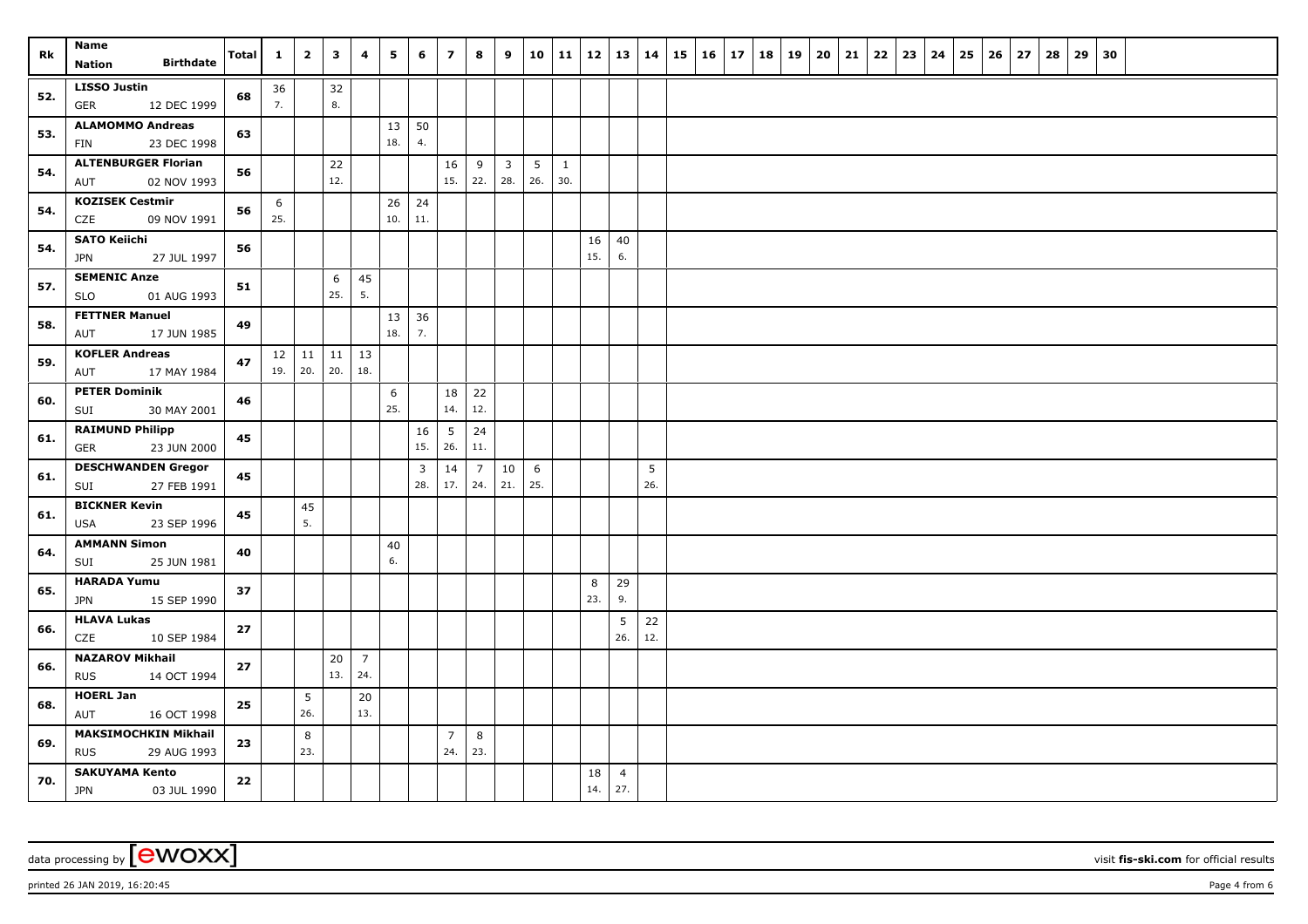| Rk  | Name<br><b>Birthdate</b><br><b>Nation</b>         | <b>Total</b>            | $\mathbf{1}$ | $\overline{2}$ | $\overline{\mathbf{3}}$ | 4              | 5            | 6   | $\overline{7}$        | 8                     | 9              | 10  | 11             |                       | 12 13         | 14             | $15 \mid 16 \mid 17$ |  | 18   19 | $20 \mid 21$ | $22 \mid 23$ | 24 | 25 | 26 | 27 | 28 | 29 30 |  |  |  |
|-----|---------------------------------------------------|-------------------------|--------------|----------------|-------------------------|----------------|--------------|-----|-----------------------|-----------------------|----------------|-----|----------------|-----------------------|---------------|----------------|----------------------|--|---------|--------------|--------------|----|----|----|----|----|-------|--|--|--|
|     | <b>NAITO Tomofumi</b>                             |                         |              |                |                         |                |              |     |                       |                       |                |     |                |                       |               |                |                      |  |         |              |              |    |    |    |    |    |       |  |  |  |
| 71. | 22 FEB 1993<br>JPN                                | 19                      |              |                |                         |                |              |     |                       |                       |                |     |                | 9<br>22.              | $10\,$<br>21. |                |                      |  |         |              |              |    |    |    |    |    |       |  |  |  |
|     | <b>EGLOFF Luca</b>                                |                         |              |                |                         |                | $\mathbf{1}$ |     |                       | 5                     | $\overline{2}$ |     |                |                       |               | 11             |                      |  |         |              |              |    |    |    |    |    |       |  |  |  |
| 71. | 06 JUN 1995<br>SUI                                | 19                      |              |                |                         |                | 30.          |     |                       | 26.                   | 29.            |     |                |                       |               | 20.            |                      |  |         |              |              |    |    |    |    |    |       |  |  |  |
|     | <b>LIENHER Maximilian</b>                         |                         |              |                |                         |                |              |     | 6                     | 12                    |                |     |                |                       |               |                |                      |  |         |              |              |    |    |    |    |    |       |  |  |  |
| 73. | AUT<br>30 JAN 1999                                | 18                      |              |                |                         |                |              |     | 25.                   | 19.                   |                |     |                |                       |               |                |                      |  |         |              |              |    |    |    |    |    |       |  |  |  |
| 74. | <b>HAARE Anders</b>                               | 17                      | 5            |                |                         |                |              | 12  |                       |                       |                |     |                |                       |               |                |                      |  |         |              |              |    |    |    |    |    |       |  |  |  |
|     | 07 DEC 1999<br><b>NOR</b>                         |                         | 26.          |                |                         |                |              | 19. |                       |                       |                |     |                |                       |               |                |                      |  |         |              |              |    |    |    |    |    |       |  |  |  |
| 75. | <b>WATANABE Hiroaki</b>                           | 15                      |              |                |                         |                |              |     |                       |                       |                |     |                | $\overline{3}$        | $12\,$        |                |                      |  |         |              |              |    |    |    |    |    |       |  |  |  |
|     | 18 SEP 1991<br>JPN                                |                         |              |                |                         |                |              |     |                       |                       |                |     |                | 28.                   | 19.           |                |                      |  |         |              |              |    |    |    |    |    |       |  |  |  |
| 76. | <b>WESTERHEIM Oscar P</b>                         | 14                      |              |                |                         |                |              |     |                       |                       |                |     | 10             | $\overline{4}$<br>27. |               |                |                      |  |         |              |              |    |    |    |    |    |       |  |  |  |
|     | 03 JAN 1996<br><b>NOR</b>                         |                         |              |                |                         |                |              |     |                       |                       |                |     | 21.            |                       |               |                |                      |  |         |              |              |    |    |    |    |    |       |  |  |  |
| 77. | <b>INSAM Alex</b><br>19 DEC 1997<br>ITA           | 13                      |              |                |                         |                |              |     |                       |                       |                |     |                |                       |               | 13<br>18.      |                      |  |         |              |              |    |    |    |    |    |       |  |  |  |
|     | <b>PREVC Cene</b>                                 |                         |              |                |                         |                |              |     |                       |                       |                |     |                |                       |               | 12             |                      |  |         |              |              |    |    |    |    |    |       |  |  |  |
| 78. | <b>SLO</b><br>12 MAR 1996                         | 12                      |              |                |                         |                |              |     |                       |                       |                |     |                |                       |               | 19.            |                      |  |         |              |              |    |    |    |    |    |       |  |  |  |
|     | <b>SOUKUP Matthew</b>                             |                         |              |                |                         |                |              |     |                       |                       |                |     | 9              | $\overline{2}$        | 1             |                |                      |  |         |              |              |    |    |    |    |    |       |  |  |  |
| 78. | CAN<br>31 AUG 1997                                | 12                      |              |                |                         |                |              |     |                       |                       |                |     | 22.            | 29.                   | 30.           |                |                      |  |         |              |              |    |    |    |    |    |       |  |  |  |
| 80. | <b>SCHWANN Mika</b>                               | 11                      |              |                |                         |                |              |     |                       |                       |                | 11  |                |                       |               |                |                      |  |         |              |              |    |    |    |    |    |       |  |  |  |
|     | 30 JUL 1999<br>AUT                                |                         |              |                |                         |                |              |     |                       |                       |                | 20. |                |                       |               |                |                      |  |         |              |              |    |    |    |    |    |       |  |  |  |
| 81. | POHJOLA Arttu                                     | 10                      |              |                | 10                      |                |              |     |                       |                       |                |     |                |                       |               |                |                      |  |         |              |              |    |    |    |    |    |       |  |  |  |
|     | 07 JUN 2001<br>FIN                                |                         |              |                | 21.                     |                |              |     |                       |                       |                |     |                |                       |               |                |                      |  |         |              |              |    |    |    |    |    |       |  |  |  |
| 82. | <b>KANTYKA Przemyslaw</b>                         | $\mathbf{9}$            |              |                |                         |                |              |     | $\overline{3}$<br>28. |                       |                |     |                |                       |               | 6<br>25.       |                      |  |         |              |              |    |    |    |    |    |       |  |  |  |
|     | POL<br>15 DEC 1996<br><b>WEIGEL Cedrik</b>        |                         |              |                |                         |                |              |     |                       |                       |                |     |                |                       |               |                |                      |  |         |              |              |    |    |    |    |    |       |  |  |  |
| 83. | <b>GER</b><br>15 DEC 1998                         | 8                       |              |                |                         |                |              |     |                       |                       |                |     |                |                       |               | 8<br>23.       |                      |  |         |              |              |    |    |    |    |    |       |  |  |  |
|     | <b>HAAGEN David</b>                               |                         |              |                | $\overline{2}$          | $\overline{4}$ |              |     |                       |                       |                |     |                |                       |               |                |                      |  |         |              |              |    |    |    |    |    |       |  |  |  |
| 84. | AUT<br>06 APR 2002                                | 6                       |              |                | 29.                     | 27.            |              |     |                       |                       |                |     |                |                       |               |                |                      |  |         |              |              |    |    |    |    |    |       |  |  |  |
|     | <b>LARSON Casey</b>                               |                         |              |                |                         |                |              |     |                       |                       |                |     | 5              |                       |               |                |                      |  |         |              |              |    |    |    |    |    |       |  |  |  |
| 85. | <b>USA</b><br>16 DEC 1998                         | 5                       |              |                |                         |                |              |     |                       |                       |                |     | 26.            |                       |               |                |                      |  |         |              |              |    |    |    |    |    |       |  |  |  |
| 86. | <b>CHOI Heung Chul</b>                            | $\overline{\mathbf{4}}$ |              |                |                         |                |              |     |                       |                       |                |     | $\overline{4}$ |                       |               |                |                      |  |         |              |              |    |    |    |    |    |       |  |  |  |
|     | KOR<br>03 DEC 1981                                |                         |              |                |                         |                |              |     |                       |                       |                |     | 27.            |                       |               |                |                      |  |         |              |              |    |    |    |    |    |       |  |  |  |
| 86. | <b>HAUKEDAL Richard</b>                           | $\overline{\mathbf{4}}$ |              |                |                         |                |              |     |                       |                       |                |     | 3              | $\mathbf{1}$          |               |                |                      |  |         |              |              |    |    |    |    |    |       |  |  |  |
|     | 31 AUG 1996<br><b>NOR</b>                         |                         |              |                |                         |                |              |     |                       |                       |                |     | 28.            | 30.                   |               |                |                      |  |         |              |              |    |    |    |    |    |       |  |  |  |
| 86. | <b>WIENERROITHER Julian</b><br>05 JUL 1999<br>AUT | $\overline{\mathbf{4}}$ |              |                |                         |                |              |     | $\mathbf{1}$<br>30.   | $\overline{3}$<br>28. |                |     |                |                       |               |                |                      |  |         |              |              |    |    |    |    |    |       |  |  |  |
|     | <b>PRISLIC Ernest</b>                             |                         |              |                |                         |                |              |     |                       |                       |                |     |                |                       |               | $\overline{4}$ |                      |  |         |              |              |    |    |    |    |    |       |  |  |  |
| 86. | SLO<br>30 SEP 1993                                | $\overline{\mathbf{4}}$ |              |                |                         |                |              |     |                       |                       |                |     |                |                       |               | 27.            |                      |  |         |              |              |    |    |    |    |    |       |  |  |  |

printed 26 JAN 2019, 16:20:45 Page 5 from 6